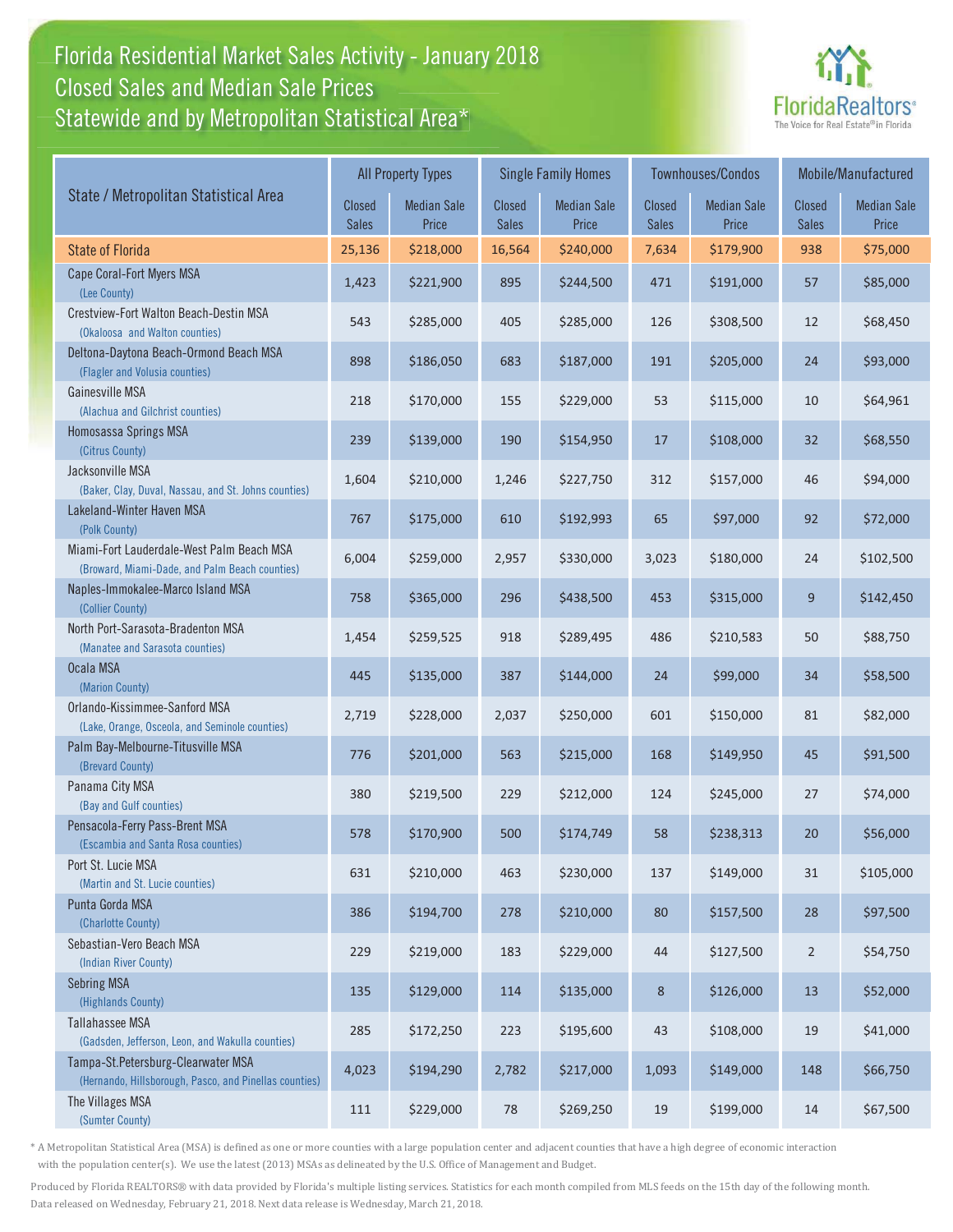## Florida Residential Market Sales Activity - January 2018 Florida Residential Market Sales Activity Listed by County Closed Sales and Median Sale Prices



| County                     | <b>All Property Types</b>     |                             |                               | <b>Single Family Homes</b>  |                               | Townhouses/Condos           | Mobile/Manufactured    |                             |
|----------------------------|-------------------------------|-----------------------------|-------------------------------|-----------------------------|-------------------------------|-----------------------------|------------------------|-----------------------------|
|                            | <b>Closed</b><br><b>Sales</b> | <b>Median Sale</b><br>Price | <b>Closed</b><br><b>Sales</b> | <b>Median Sale</b><br>Price | <b>Closed</b><br><b>Sales</b> | <b>Median Sale</b><br>Price | Closed<br><b>Sales</b> | <b>Median Sale</b><br>Price |
| Alachua County             | 205                           | \$180,000                   | 146                           | \$232,250                   | 53                            | \$115,000                   | 6                      | \$73,200                    |
| <b>Baker County</b>        | 18                            | \$177,950                   | 17                            | \$178,900                   | 0                             | (No Sales)                  | $\mathbf{1}$           | \$82,000                    |
| <b>Bay County</b>          | 355                           | \$220,000                   | 214                           | \$213,450                   | 121                           | \$245,000                   | 20                     | \$72,800                    |
| <b>Bradford County</b>     | 16                            | \$107,250                   | 14                            | \$127,250                   | $\mathbf 0$                   | (No Sales)                  | $\overline{2}$         | \$42,750                    |
| <b>Brevard County</b>      | 776                           | \$201,000                   | 563                           | \$215,000                   | 168                           | \$149,950                   | 45                     | \$91,500                    |
| <b>Broward County</b>      | 2,158                         | \$243,000                   | 979                           | \$345,000                   | 1,167                         | \$155,562                   | 12                     | \$119,000                   |
| <b>Calhoun County</b>      | 3                             | \$120,000                   | 3                             | \$120,000                   | 0                             | (No Sales)                  | $\mathsf 0$            | (No Sales)                  |
| <b>Charlotte County</b>    | 386                           | \$194,700                   | 278                           | \$210,000                   | 80                            | \$157,500                   | 28                     | \$97,500                    |
| <b>Citrus County</b>       | 239                           | \$139,000                   | 190                           | \$154,950                   | 17                            | \$108,000                   | 32                     | \$68,550                    |
| <b>Clay County</b>         | 187                           | \$194,000                   | 159                           | \$210,000                   | 9                             | \$130,000                   | 19                     | \$118,000                   |
| <b>Collier County</b>      | 758                           | \$365,000                   | 296                           | \$438,500                   | 453                           | \$315,000                   | 9                      | \$142,450                   |
| <b>Columbia County</b>     | 49                            | \$139,750                   | 40                            | \$162,500                   | $\pmb{0}$                     | (No Sales)                  | 9                      | \$80,000                    |
| <b>DeSoto County</b>       | 23                            | \$106,000                   | 16                            | \$147,500                   | $\mathbf{1}$                  | \$144,300                   | 6                      | \$62,450                    |
| <b>Dixie County</b>        | 8                             | \$62,500                    | 3                             | \$136,000                   | 0                             | (No Sales)                  | 5                      | \$55,000                    |
| <b>Duval County</b>        | 904                           | \$189,699                   | 722                           | \$204,945                   | 174                           | \$135,500                   | 8                      | \$94,000                    |
| <b>Escambia County</b>     | 364                           | \$158,500                   | 312                           | \$156,000                   | 47                            | \$236,625                   | 5                      | \$44,500                    |
| <b>Flagler County</b>      | 188                           | \$205,000                   | 156                           | \$206,500                   | 27                            | \$208,425                   | 5                      | \$95,000                    |
| <b>Franklin County</b>     | 23                            | \$340,000                   | 19                            | \$400,000                   | $\overline{4}$                | \$208,250                   | $\pmb{0}$              | (No Sales)                  |
| <b>Gadsden County</b>      | 22                            | \$100,400                   | 19                            | \$144,950                   | 0                             | (No Sales)                  | 3                      | \$32,100                    |
| <b>Gilchrist County</b>    | 13                            | \$125,000                   | 9                             | \$145,000                   | $\mathbf 0$                   | (No Sales)                  | $\overline{4}$         | \$56,261                    |
| <b>Glades County</b>       | 5                             | \$71,500                    | $\overline{2}$                | \$131,745                   | 0                             | (No Sales)                  | 3                      | \$65,000                    |
| <b>Gulf County</b>         | 25                            | \$175,000                   | 15                            | \$198,900                   | 3                             | \$230,000                   | $\overline{7}$         | \$74,000                    |
| <b>Hamilton County</b>     | 10                            | \$68,500                    | 9                             | \$72,000                    | 0                             | (No Sales)                  | 1                      | \$60,000                    |
| <b>Hardee County</b>       | $\overline{7}$                | \$122,500                   | 6                             | \$134,250                   | $\mathbf 0$                   | (No Sales)                  | $\mathbf{1}$           | \$80,000                    |
| <b>Hendry County</b>       | 16                            | \$122,450                   | 12                            | \$124,950                   | 3                             | \$93,500                    | $\mathbf{1}$           | \$130,000                   |
| <b>Hernando County</b>     | 276                           | \$147,500                   | 230                           | \$155,000                   | 7                             | \$141,000                   | 39                     | \$67,900                    |
| <b>Highlands County</b>    | 135                           | \$129,000                   | 114                           | \$135,000                   | 8                             | \$126,000                   | 13                     | \$52,000                    |
| <b>Hillsborough County</b> | 1,484                         | \$215,000                   | 1,112                         | \$234,945                   | 352                           | \$159,250                   | $20\,$                 | \$100,000                   |
| <b>Holmes County</b>       | 6                             | \$86,000                    | 5                             | \$67,000                    | 0                             | (No Sales)                  | $\mathbf{1}$           | \$115,000                   |
| <b>Indian River County</b> | 229                           | \$219,000                   | 183                           | \$229,000                   | 44                            | \$127,500                   | $\overline{2}$         | \$54,750                    |
| Jackson County             | $25\,$                        | \$92,250                    | 21                            | \$99,950                    | 0                             | (No Sales)                  | 4                      | \$37,450                    |
| Jefferson County           | 6                             | \$63,500                    | 3                             | \$190,000                   | 0                             | (No Sales)                  | 3                      | \$41,000                    |
| Lafayette County           | $\mathsf 0$                   | (No Sales)                  | $\pmb{0}$                     | (No Sales)                  | 0                             | (No Sales)                  | 0                      | (No Sales)                  |
| <b>Lake County</b>         | 427                           | \$198,010                   | 363                           | \$215,000                   | $17\,$                        | \$197,205                   | 47                     | \$93,500                    |
| Lee County                 | 1,423                         | \$221,900                   | 895                           | \$244,500                   | 471                           | \$191,000                   | 57                     | \$85,000                    |

Produced by Florida REALTORS® with data provided by Florida's multiple listing services. Statistics for each month compiled from MLS feeds on the 15th day of the following month. Data released on Wednesday, February 21, 2018. Next data release is Wednesday, March 21, 2018.